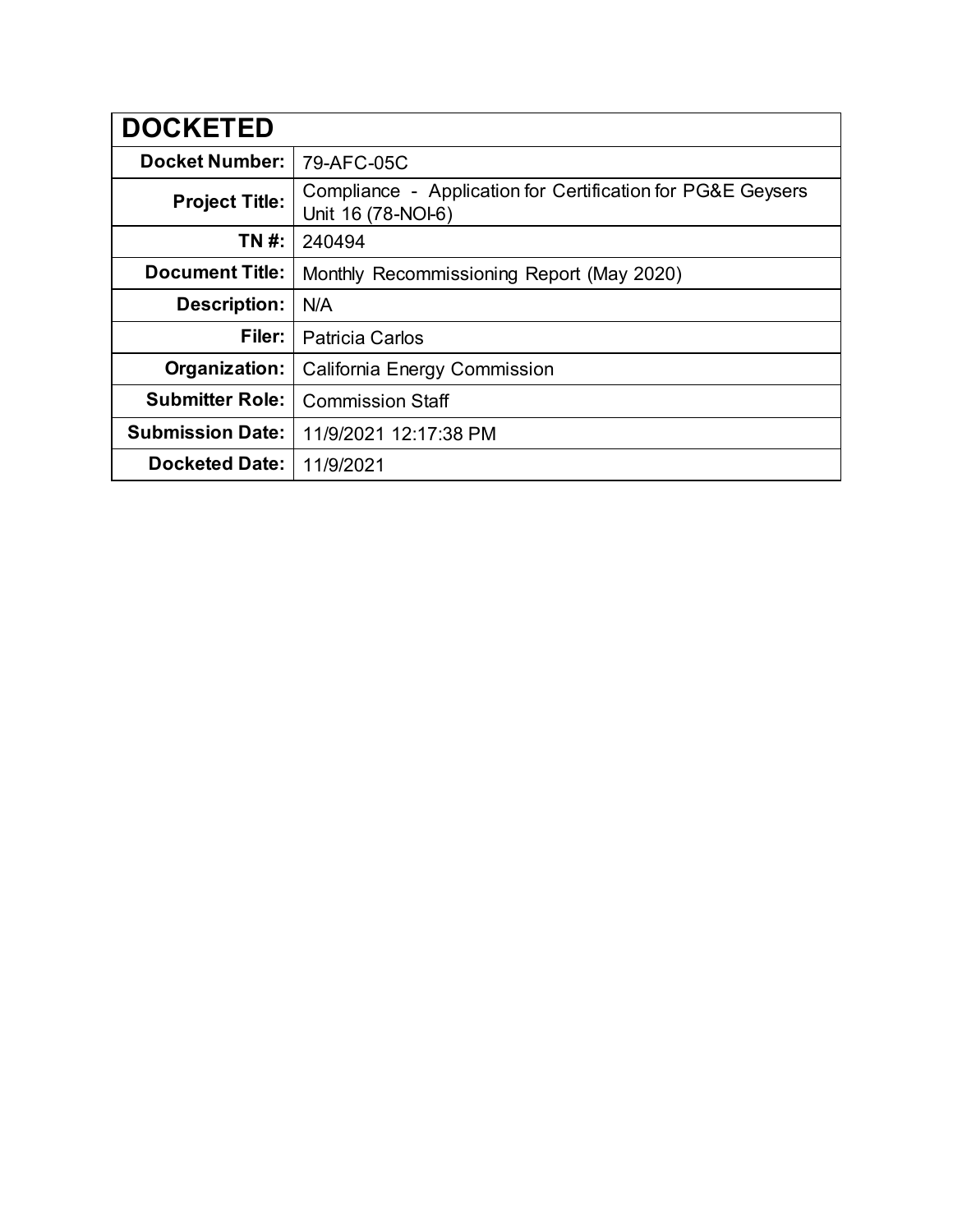### **Geysers Power Company, LLC**

**Unit 3 (80-AFC-01C) Unit 16 (79-AFC-05C) Unit 17 (79-AFC-01C) Unit 18 (79-AFC-03C) Unit 19 (81-AFC-01C) Unit 20 (82-AFC-01C)** 

### **Recommissioning Activity Report for May 2020 And Confidential Appendices**

#### **Submitted June 10, 2020**

In response to Energy Commission Staff's request, and as part of Geysers Power Company's ("GPC") ongoing efforts to keep the Energy Commission informed of fire system recommissioning at the Geysers, GPC is providing this report summarizing the recommissioning activities at Sonoma (Unit 3), Quicksilver (Unit 16), Lakeview (Unit 17), Socrates (Unit 18), Calistoga (Unit 19), and Grant (Unit 20), collectively referred to herein as "the Geysers." This report covers recommissioning activities during May 2020 (May 1-31, 2020) and provides recommissioning schedule updates.

#### **1. Fire Protection Project Status**

The Fire Protection Recommissioning project at the Geysers continued in the month of May. The ATC for the Unit 3 diesel fire pump was received from Sonoma County Air Pollution Control District, and the CEC amendment was filed at the end of March and is pending. In addition, the demolition of the Units 16 and 18 fire system piping was completed and installation of the fire system piping was initiated. The corrective for the inspection, testing and maintenance reports was either completed or scheduled and the Unit 17 transformer deluge piping was replaced. Switch yard deluge testing is scheduled for Unit 16 and Unit 17, as set forth in the schedule provided in Confidential Appendix B.

#### **2. Items Completed during the month of May 2020**

Items completed in May are discussed in this section, below. Ongoing Maintenance and Construction Activities are discussed in Confidential Appendix A.

Unit 3

Sprinkler and Alarm inspection Corrective Actions completed and/or scheduled

#### Unit 16

Sprinkler and Alarm inspection Corrective Actions completed and/or scheduled

#### Unit 17

Sprinkler and Alarm inspection Corrective Actions completed and/or scheduled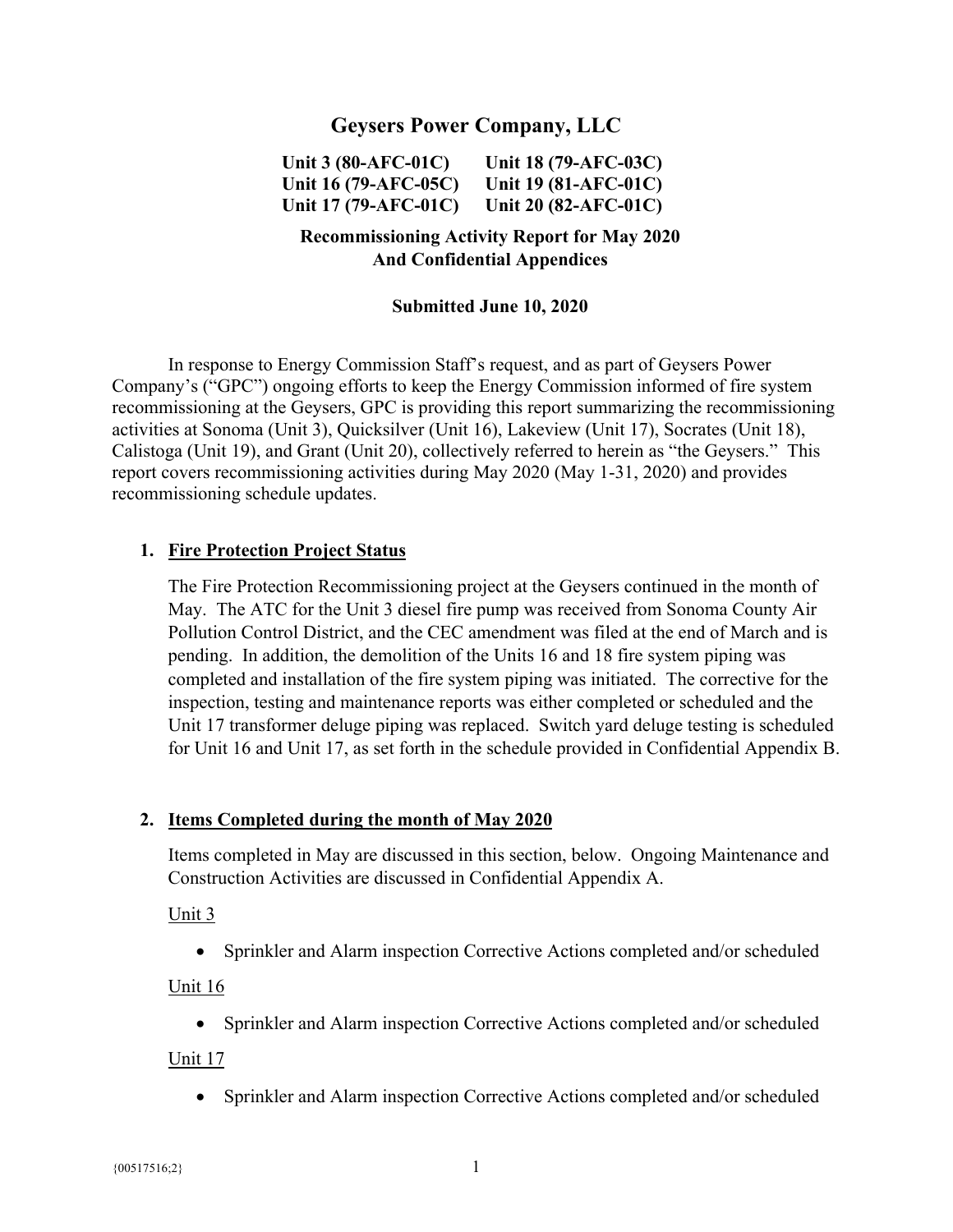• Transformer deluge system piping was replaced

### Unit 18

Sprinkler and Alarm inspection Corrective Actions completed and/or scheduled

## Unit 19

Sprinkler and Alarm inspection Corrective Actions completed and/or scheduled

# Unit 20

Sprinkler and Alarm inspection Corrective Actions completed and/or scheduled

## **3. Schedule of Items to be Completed**

A schedule with items to be completed and the timing is set forth in Confidential Appendix B.

## **4. Construction Submittals Pending Approval**

A schedule for the construction submittals pending approval is set forth in Confidential Appendix B.

## **5. Listing of Complaints, Notices of Violations, Official Warnings and Citations**

No complaints, notices of violation, official warnings or citations were received during the reporting period.

# **6. Documents Required by Specific Conditions (If Any) to be Submitted Along With Each Report**

No documents were required to be submitted with this recommissioning report.

## **7. List of Conditions/LORS That Have Been Satisfied During the Reporting Period**

- NFPA 72 Semi-annual Alarm Testing was conducted.
- NFPA 25 Fire Sprinkler Testing was conducted.
- NFPA 25 Standpipe and Hose System Testing was conducted.
- NFPA 25 Standpipe and Hose System Testing was conducted.
- NFPA 25 Private Fire Main Testing was conducted.